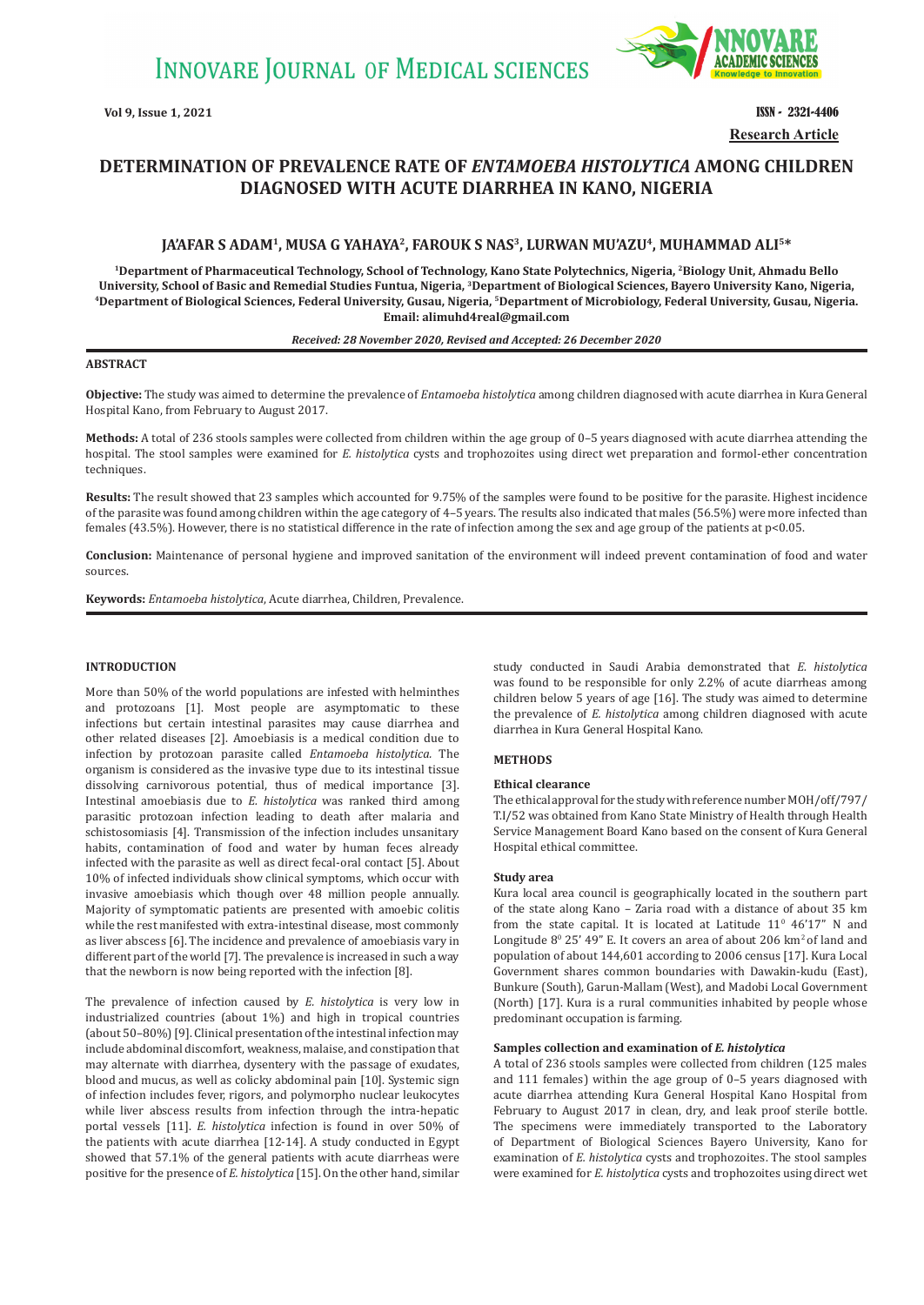preparation and Formol Ether concentration technique as described by Tanyuksel and Petri. [18].

# **RESULTS**

# **Age and sex distribution of the participants**

The age and sex distribution of the patients is presented in Table 1. The distribution showed that the number of male patients (125) is higher than of the female (111). Patients of age category 4–5 years have the highest frequency with total of 51 subjects, followed by age category 2–3 years (50 subjects) and 3–4 years (49 subjects) while least subject was found among patients of less than a year (39 subjects).

# **Prevalence of** *E. histolytica*

The prevalence of *E. histolytica* with respect to age and sex is presented in Tables 2 and 3. The result showed that age category 4–5 years has the highest prevalence with total of eight subjects which accounted for 3.39%, followed by 2–3 years and 3–4 years 5 subjects each (2.12%), 1–2 years 3 subjects (1.27%), and lowest frequency was found among patients of less than a year 2 (0.85%). With respect to sex, higher incidence was found among males with total of 13 subjects which accounted for 5.51% while female has ten positive samples (4.24%). The result is not statistically significant at p<0.05.

#### **DISCUSSION**

The prevalence rate of *E. histolytica* among children age between 0 and 5 years in this study was found to be 9.75%. Several studies on determination of the prevalence of *E. histolytica* were conducted worldwide [19-22]. The result of this study is in conformity with the result of Nyenke *et al*. [23] on prevalence of intestinal amoebiasis in infant and junior school children in Degema General Hospital and environs who found percentage prevalence of 11%. This result also justifies the study of Memon *et al*. [24] who found the percentage of intestinal Amoebiasis in Children as 8.47%. The prevalence of 9.75% in this study is within the prevalence range of 5–15% of all protozoan

### **Table 1: Age and sex distribution of the participants**

| Age (year) | Male (n) | Female (n) |
|------------|----------|------------|
| <1         | 20       | 19         |
| $1 - 2$    | 22       | 25         |
| $2 - 3$    | 28       | 22         |
| $3 - 4$    | 25       | 24         |
| $4 - 5$    | 30       | 21         |
| Total      | 125      | 111        |

| Age (year) | No. of<br>samples (n) | <b>Positive</b><br>samples (n) | Prevalence p-value<br>(%) |                         |
|------------|-----------------------|--------------------------------|---------------------------|-------------------------|
| $<$ 1      | 39                    |                                | 0.85                      | $0.528557$ <sup>a</sup> |
| $1 - 2$    | 47                    | 3                              | 1.27                      |                         |
| $2 - 3$    | 50                    | 5                              | 2.12                      |                         |
| $3 - 4$    | 49                    | 5                              | 2.12                      |                         |
| $4 - 5$    | 51                    | 8                              | 3.39                      |                         |
| Total      | 236                   | 23                             | 9.75                      |                         |

a Chi-square value is 3.1776. The result is statistically not significant at p<0.05. *E. histolytica: Entamoeba histolytica*

**Table 3: Prevalence of** *E. histolytica* **based on sex**

| <b>Sex</b> | No. of<br>samples (n) | <b>Positive</b><br>samples $(\% )$ | Prevalence<br>(%) | p-value   |
|------------|-----------------------|------------------------------------|-------------------|-----------|
| Males      | 125                   | 13(56.5)                           | 5.51              | 0.616589a |
| Females    | 111                   | 10(43.5)                           | 4.24              |           |
| Total      | 236                   | 23 (100)                           | 9.75              |           |

a Chi-square value is 0.2507. The result is statistically not significant at p<0.05. *E. histolytica*: *Entamoeba histolytica*

infection as a causative agent of acute diarrhea as estimated by the World Health Organization. The result of prevalence rate of *E. histolytica* in the present study is higher than the reported prevalence of 4.2–6.5% of *E. histolytica* infection in Bangladeshi children with diarrhea and also that of a Mexican study that found 8.4% of the samples to be seropositive for *E. histolytica* [25]. In Jordan, 8% of the reported acute gastroenteritis cases are because of *E. histolytica* [13]. However, the result of this study is lower than a similar study from Colombia who reported *E. histolytica* to be responsible for 10% acute diarrhea in children [26]. On the other hand, finding of this study was contrary to that of McIver *et al*. [27] in Australia whose study did not find *E. histolytica* among children diagnosed with acute diarrhea. Several factors were responsible for the prevalence of *E. histolytica* in the present study, such factors include; poor drainage system, low standard of personal hygiene, and unhygienic method of sewage disposal.

Among the age categories in this study the children within age bracket of 4–5 years were highly infected, 8 (3.39%). Higher prevalence among children in this group can be as result uncontrolled wandering around the street and other activities such as swimming. Low prevalence rate among subjects category of <1 year may be attributed to their innate resistance due to production of secretory immunoglobulin A that can minimize the adhesion between *E. histolytica* trophozoites epithelial cells, hence reducing new infection [28]. Findings from this study revealed that male children were more infected (5.51%) than the female ones (4.24%). However, the difference is not statistically significant (p<0.05). This is possible due to the reason that both gender are living in the same community and generally engaged in similar activities such as farming and hence exposed to similar hazard continually.

# **CONCLUSION**

Based on the findings of this study, it is found that the percentage prevalence of *E. histolytica* among children diagnosed with acute diarrhea is 9.75%. According to the study, more males are infected than the female but the result is not significant. Subjects of age category 4–5 years were found to be more infected. Factors such as unhygienic method of sewage disposal, poor drainage system as well as low level of personal hygiene contributed immensely to the distribution and proliferation of *E. histolytica.* It is recommended that creating the awareness for personal hygiene, proper sewage disposal and environmental sanitation should be encouraged.

#### **ACKNOWLEDGMENT**

The authors wish to acknowledge to the Kano State Government through Ministry of Health for the ethical approval. Thanks to the management staff of Kura General Hospital and staff of Biological Sciences Department Bayero University Kano for sample provision and use of laboratory facilities.

# **AUTHORS' CONTRIBUTION**

All the authors have contributed equally in the research.

### **CONFLICTS OF INTEREST**

All authors declared that no conflicts of interest exist.

#### **FUNDING**

None.

#### **REFERENCES**

- 1. World Health Organization. Readings on Diarrhea; Student Manual Programme for Control of Diarrheal Diseases. Geneva: World Health Organization; 1990.
- 2. Kreidl P, Imnadze P, Baidoshvili L, Greco D. Investigation of an outbreak of amoebiasis in Georgia. Euro Surveill 1990;4:103-4.
- 3. Harold WB. *Entamoeba histolytica* in Basic Clinical Parasitology 4. New York: Appleton-Century-Croft; 1975. p. 23-7.